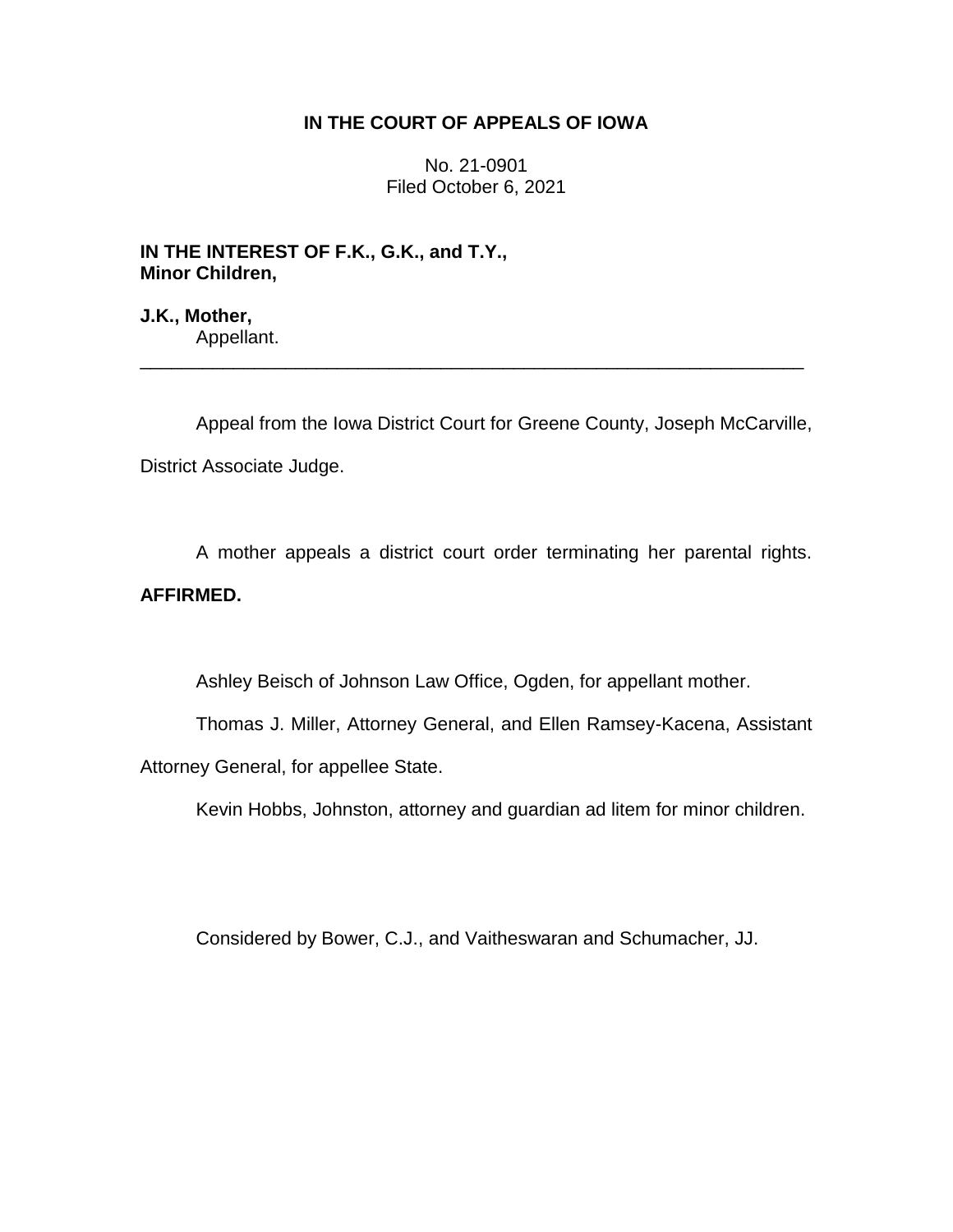#### **SCHUMACHER, Judge.**

A mother appeals a district court order terminating her parental rights. We reject the mother's claim that the district court improperly took judicial notice of a timeline submitted by the State. There is sufficient evidence in the record to support termination of the mother's parental rights. Termination is in the children's best interests and none of the permissive exceptions to termination should be applied. We affirm the decision of the district court.

#### **I. Background Facts & Proceedings**

J.K. is the mother of F.K., born in 2015; G.K., born in 2016; <sup>1</sup> and T.Y., born in 2017. The father of T.Y., T.Y. Jr., lived in the family home. The family came to the attention of the Iowa Department of Human Services (DHS) in October 2018 amid concerns the mother was using methamphetamine. There was also a report of an incident of domestic violence between T.Y. Jr. and the mother, resulting in the mother receiving a black eye. T.Y. Jr. was charged with domestic abuse.

On January 7, 2019, the children were adjudicated to be in need of assistance (CINA), pursuant to Iowa Code section 232.2(6)(c)(2) (2018). The mother successfully completed a substance-abuse treatment program in March 2019. She also met with a therapist for mental-health concerns. However, the mother's progress was short-lived, as the mother did not report for requested drug testing in August, November, or December. On January 11, 2020, the mother was arrested for a driving offense and possession of illegal drugs. The children were

 $\overline{a}$ 

<sup>&</sup>lt;sup>1</sup> The father of F.K. and G.K. is unknown.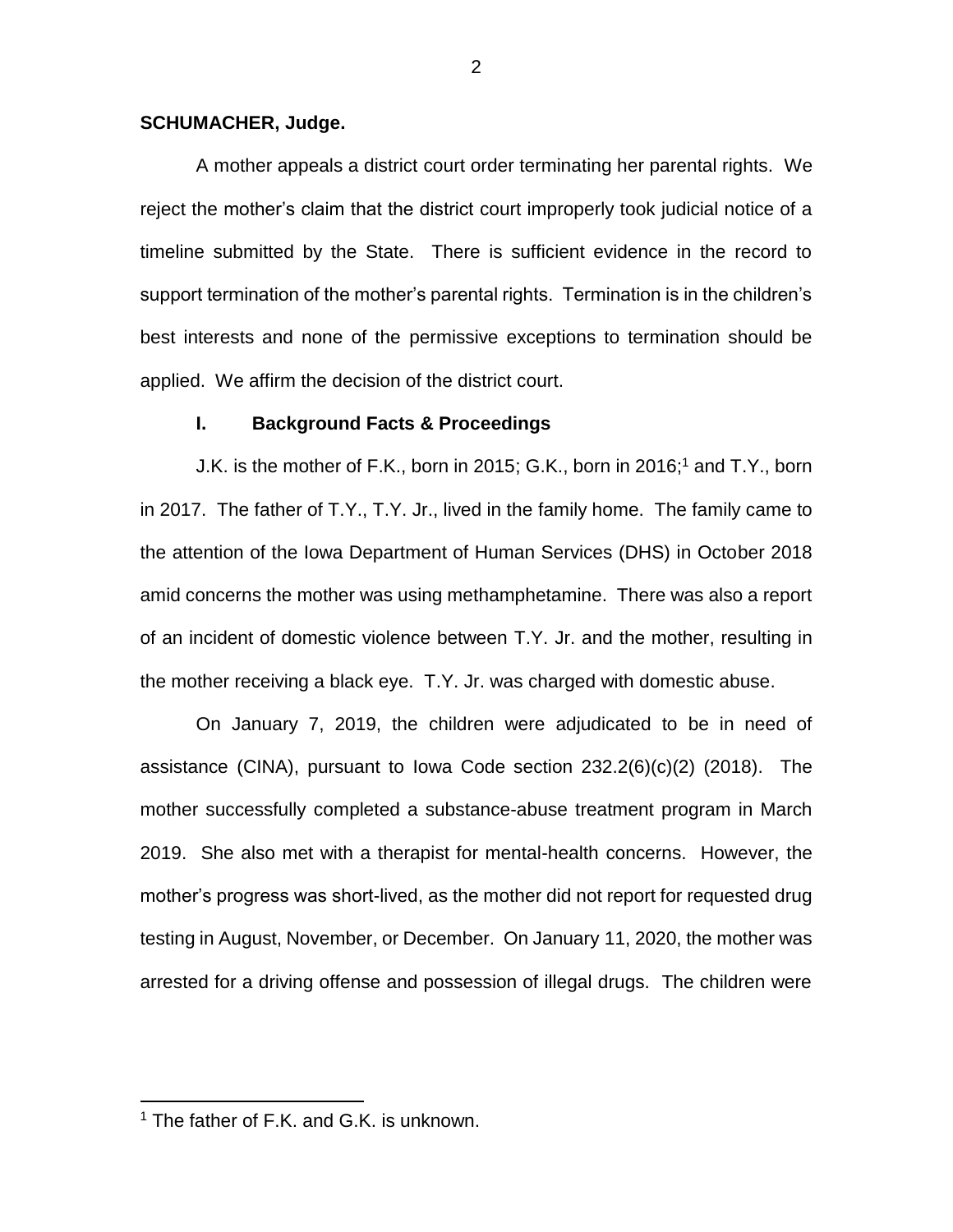removed from the mother's custody on January 14 and placed with an extended family member.

The State received notice from the Cherokee Nation that the children were determined to be Indian Children as defined in the Indian Child Welfare Act (ICWA). *See* 25 U.S.C. § 1903(4). The State notified the Cherokee Nation the children were removed from the mother's custody.

Beginning in October 2019, the mother either refused or did not show up for requested drug testing. The mother struggled to show up on time for visits, provide adequate meals, have appropriate conversations, and interact in a positive way with the children. Additionally, the mother did not have adequate housing for herself and the children.

On October 19, 2020, the State filed a petition seeking termination of the mother's parental rights. The mother tested positive for methamphetamine in October and December. The Cherokee Nation filed a motion to intervene on January 11, 2021.<sup>2</sup> The termination hearing was held on May 4. Renee Gann appeared on behalf of the Cherokee Nation as an expert witness. Gann testified:

That continued custody of these children with the mother and the father is most likely to result in serious emotional and/or physical damage to these children due to the issues of the substance abuse; inconsistent and unstable housing; um, issues with no income; and, um—yeah, and mental health, the mental health issues not being treated.

Gann also gave the opinion that termination of the mother's parental rights was in the children's best interests. She stated the children's current placement was appropriate and met the requirements of ICWA.

 $\overline{a}$ 

 $2$  The Cherokee Nation has not appealed the termination ruling.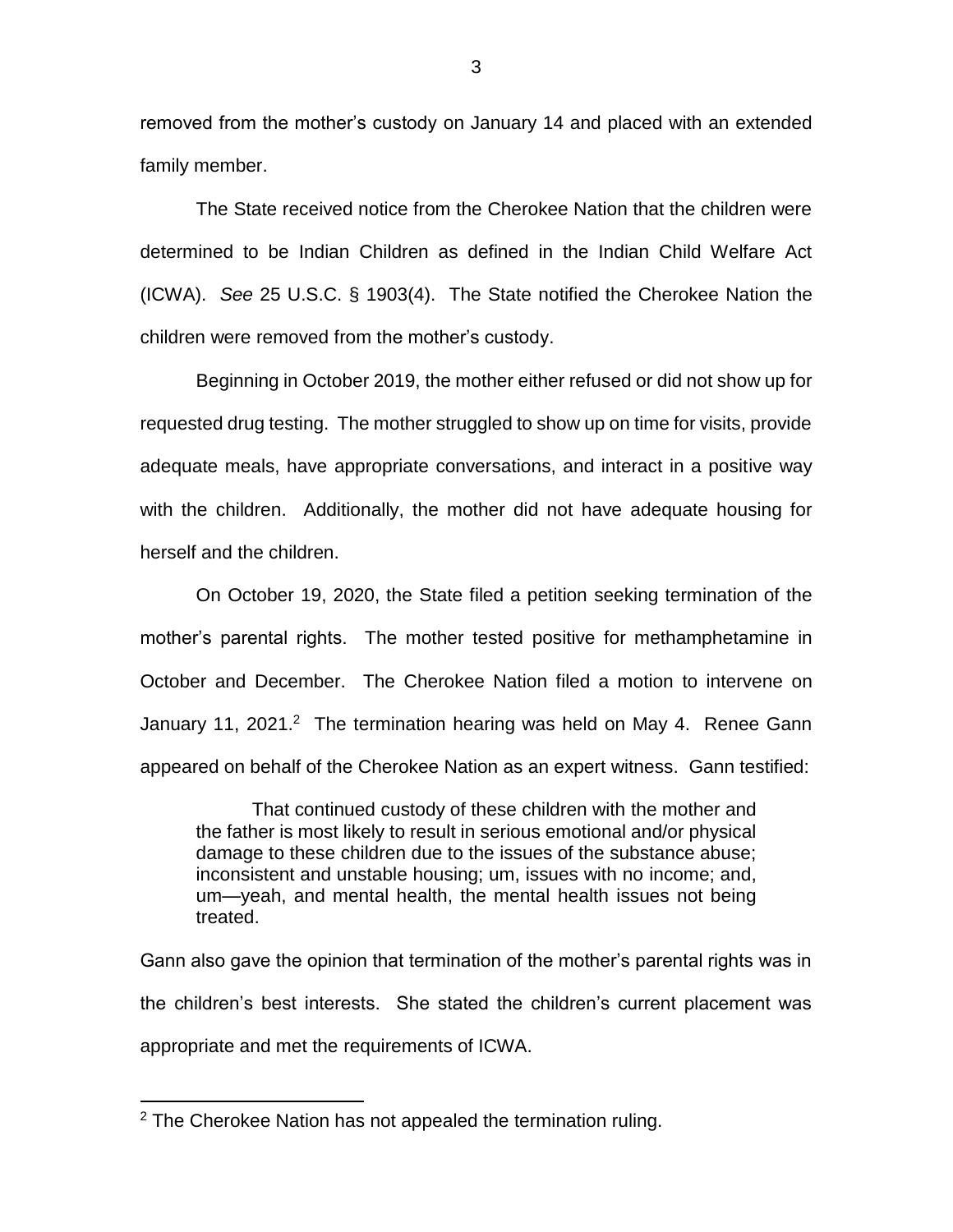The district court terminated the mother's rights to F.K. and G.K. under section 232.116(1)(e) and (f) (2020) and T.Y. under section 232.116(1)(e) and (h).<sup>3</sup> The court found beyond a reasonable doubt that continued custody of the children by the mother was likely to result in serious emotional or physical damage to the children. The court determined that termination of the mother's parental rights was in the children's best interests. The mother timely appeals from the decision of the district court.

#### **II. Standard of Review**

Our review of termination proceedings is de novo. *In re A.B.*, 815 N.W.2d 764, 773 (Iowa 2012). The State must prove its allegations for termination by clear and convincing evidence. *In re C.B.*, 611 N.W.2d 489, 492 (Iowa 2000). "'Clear and convincing evidence' means there are no serious or substantial doubts as to the correctness [of] conclusions of law drawn from the evidence." *Id.* Our primary concern is the best interests of the children. *In re J.S.*, 846 N.W.2d 36, 40 (Iowa 2014).

## **III. Judicial Notice**

 $\overline{a}$ 

During the direct examination of Paige DenAdel, a social worker with DHS, the following exchange occurred:

Q: You wrote and filed a document entitled [J.K.] case timeline, dated November 28th, 2018, through April 8th, 2021. Is that a document that you authored? A: Yes.

Q. And was that document filed on April 23rd, 2021? A. Yes. Q: Is everything contained in that document true and accurate? A: Yes.

 $3$  The court also terminated the parental rights of any unknown fathers. None of the fathers have appealed.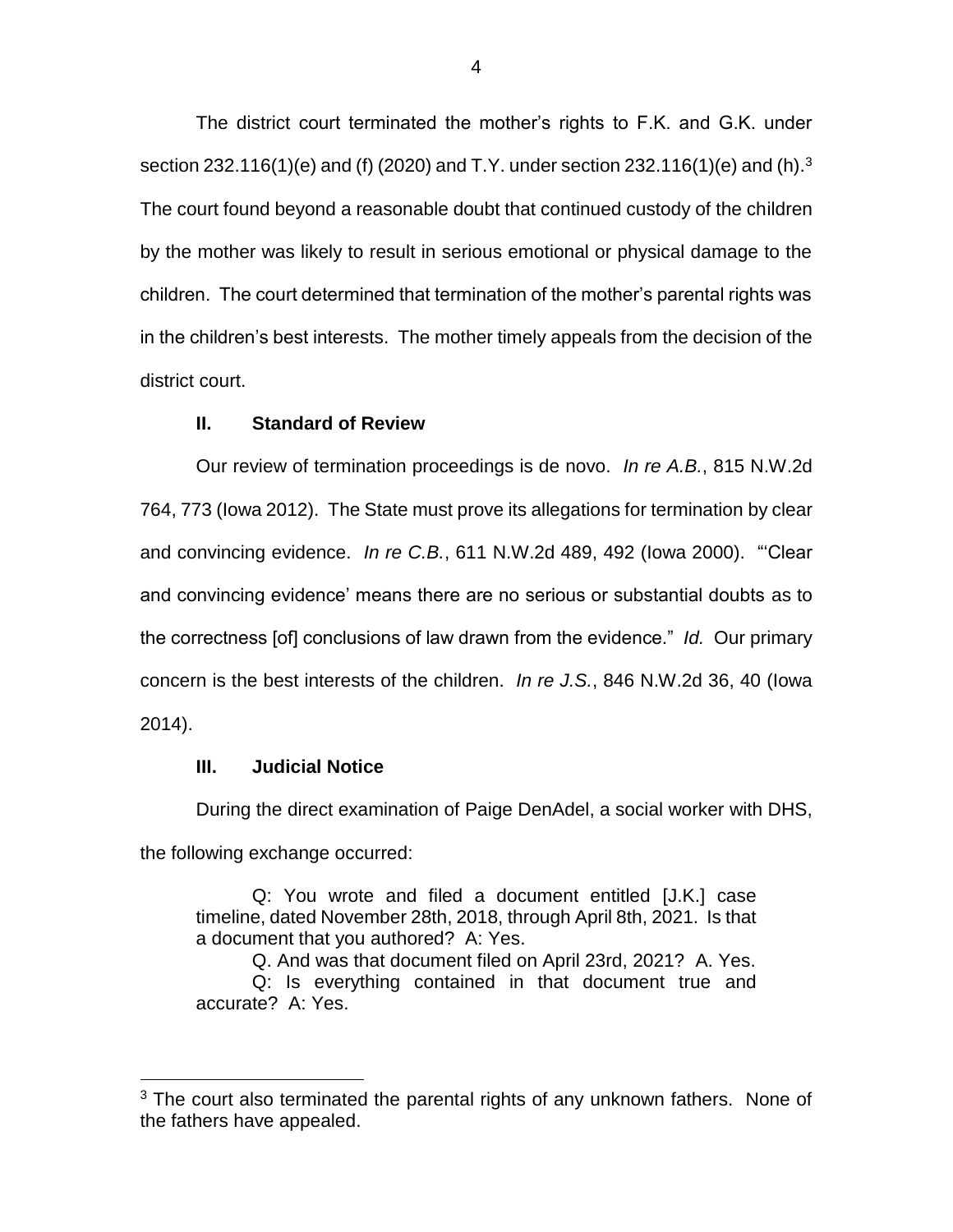Prosecutor: Your Honor, I believe that was filed in these case files; so I'm not sure if you have to take judicial notice of that or not; but I would ask that you specifically take notice of that filing.

Mother's Attorney: Your Honor, I would object to anything prior to this worker's joining the case.

The Court: Let's see here. Did the information in the timeline—is that information that was provided—that you gained through [DHS]?

DenAdel: Yes.

. . . .

The Court: So when the case was handed off to you, the professionals in the case prior to your activity—prior to your involvement is what you relied on for the information in the timeline prior to January of 2019?

DenAdel: Yes.

The Court: Okay. I overrule the objection; and I will take judicial notice of the timeline filing filed on April 23rd, 2021, at 8:47 a.m. In both cases, in both—well, the timeline, there's one for [J.K.] and one for [T.Y. Jr.]; and I'll take judicial notice of both of them.

This exchange shows that the mother did not object to the introduction of

the timeline as a whole. She objected only to the portion of the timeline that arose

before DenAdel started working on the case, stating, "I would object to anything

prior to this worker's joining the case."

On appeal, the mother raises an entirely different objection to the one she

raised at the termination hearing. She now claims the subject matter of the timeline

was not information the court could judicially notice. We conclude the mother did

not preserve error on the issue she raises on appeal. *See In re M.A.F.*, 679 N.W.2d

683, 685 (Iowa Ct. App. 2004) ("Under our rules of civil procedure, an issue which

is not raised before the juvenile court may not be raised for the first time on appeal.").

To the extent the mother raises the issue of whether the timeline could be admitted through DenAdel, who did not have personal knowledge of incidents occurring before she started working on the case, we conclude the mother has not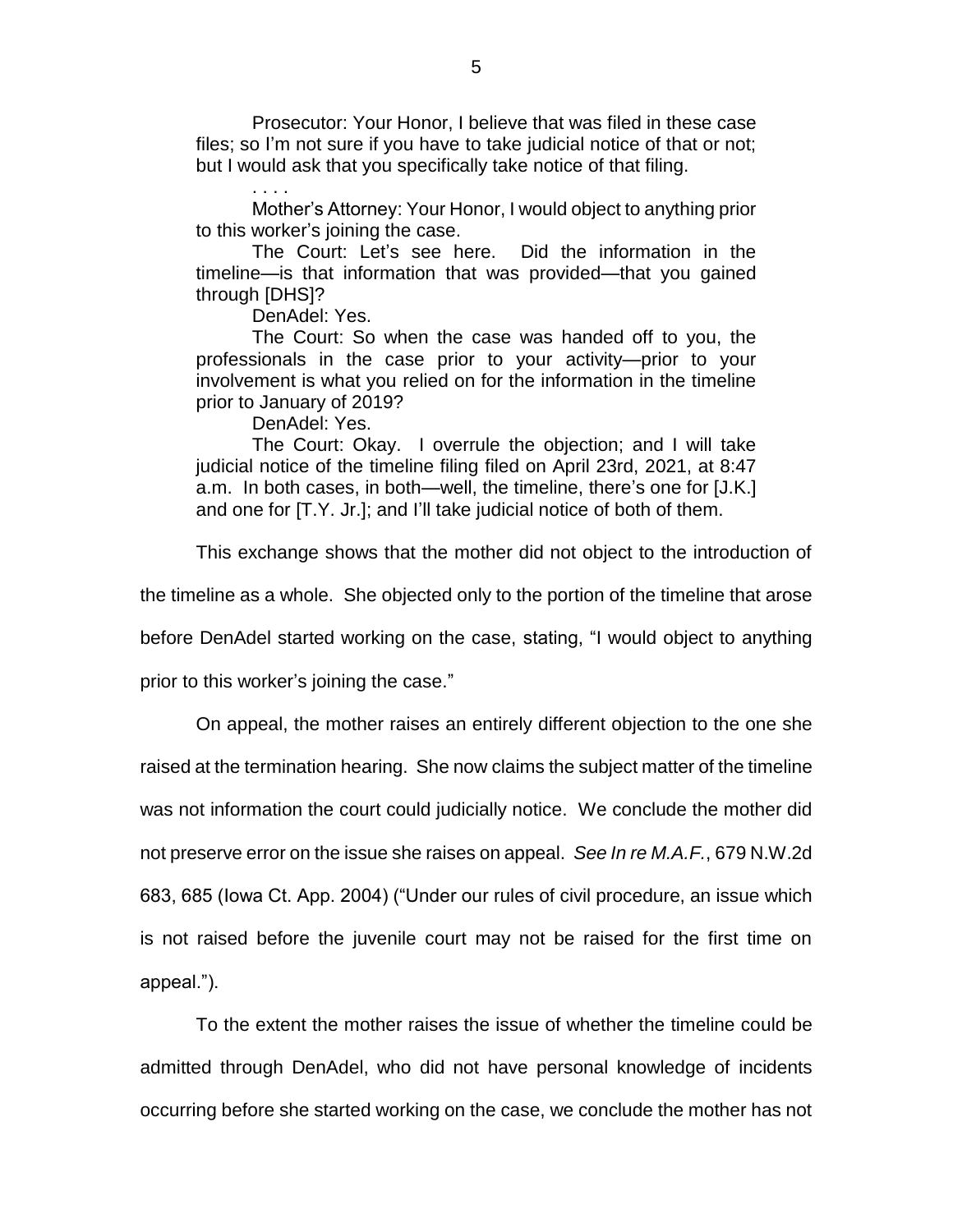shown she was prejudiced by the information in the timeline. *See Good v. State*, No. 20-0722, 2021 WL 610168, at \*2 (Iowa Ct. App. Feb. 17, 2021) (finding there was no error in the trial court's ruling on a matter of judicial notice because there was no prejudice). Almost all the information in the timeline was in DHS reports, which were part of the record. *See* Iowa Code § 232.96(6) (providing that DHS reports are admissible in CINA proceedings); *In re E.J.R.*, 400 N.W.2d 531, 533 (Iowa 1987) (finding evidence admissible in CINA proceedings was also admissible in termination proceedings).

We reject the mother's claim that the district court improperly considered the timeline submitted by DHS.

# **IV. Sufficiency of the Evidence**

 $\overline{a}$ 

**A.** Iowa Code section 232B.6(6)(a) provides:

Termination of parental rights over an Indian child shall not be ordered in the absence of a determination, supported by evidence beyond a reasonable doubt, including the testimony of qualified expert witnesses, that the continued custody of the child by the child's parent or Indian custodian is likely to result in serious emotional or physical damage to the child.

"This section requires the juvenile court to consider the testimony of a qualified

expert witness prior to the termination of the parental rights of the child's parent or

Indian custodian."<sup>4</sup> *In re S.M.*, 508 N.W.2d 732, 734 (Iowa Ct. App. 1993). The

<sup>4</sup> Section 232B.6(6)(a) is based on 25 U.S.C. § 1912(f). *See In re P.L.*, 778 N.W.2d 33, 34 n.1 (Iowa 2010) (noting 25 U.S.C. § 1912(f) and Iowa Code § 232B.6(6)(a) require the same proof). The portion of the federal statute that prohibits "placement or termination absent 'evidence, including testimony of qualified expert witnesses, that the continued custody of the child by the parent or Indian custodian is likely to result in serious emotional or physical damage to the child,'" was declared unconstitutional in *Brackeen v. Haaland*, 994 F.3d 249, 406 (5th Cir. 2021). The court found the statute "require[d] state agencies and officials to bear the cost and burden of adducing expert testimony . . . to terminate parental rights,"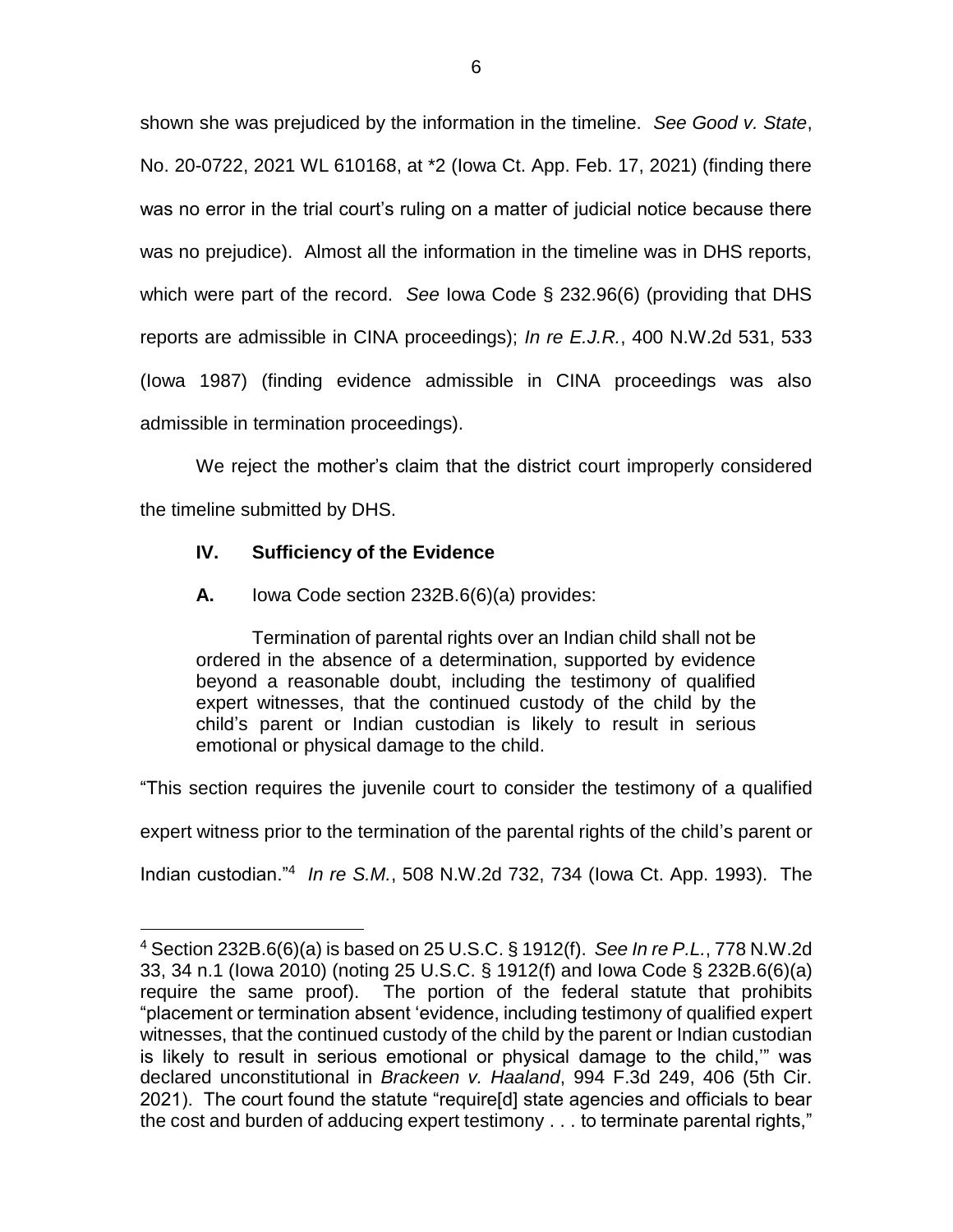qualified expert witness provides the court with information concerning "the social and cultural aspects of Indian life to diminish the risk of any cultural bias." *In re D.S.*, 806 N.W.2d 458, 470 (Iowa Ct. App. 2011) (citation omitted).

The mother claims the juvenile court improperly found the State proved beyond a reasonable doubt that "the continued custody of the child[ren] by the child[ren]'s parent or Indian custodian is likely to result in serious emotional or physical damage to the child[ren]."<sup>5</sup> *See* Iowa Code § 232B.6(6)(a).

The mother does not dispute that Gann was a qualified expert witness. Gann testified that returning the children to the mother "is most likely to result in serious emotional and/or physical damage to these children." She based her opinion on the mother's issues with substance abuse, unstable housing, lack of income, and mental-health problems. Gann gave the opinion that termination of the mother's parental rights was in the children's best interests. Gann noted that the children were placed with an extended family member and stated this met the placement preferences of ICWA.

Based on Gann's testimony, we find the State proved beyond a reasonable doubt "that the continued custody of the child by the child's parent or Indian

 $\overline{a}$ 

in violation of Article I and the Tenth Amendment, which state that the federal government cannot commandeer state agencies or courts. *Id.* In this case we are applying Iowa Code section 232B.6(6)(a), not federal law.

<sup>&</sup>lt;sup>5</sup> The mother asserts the court should have made more specific factual findings to support its ruling on this issue. When a court ruling does not adequately address an issue, a party should file a motion pursuant to Iowa Rule of Civil Procedure 1.904(2) to preserve error. *In re N.W.E*., 564 N.W.2d 451, 455 (Iowa Ct. App. 1997). This rule applies to termination hearings. *Id.* at 456 (citing *In re A.R*., 316 N.W.2d 887, 889 (Iowa 1982)). We conclude the issue of the specificity of the district court's factual findings has not been preserved. *See M.A.F.*, 679 N.W.2d at 685.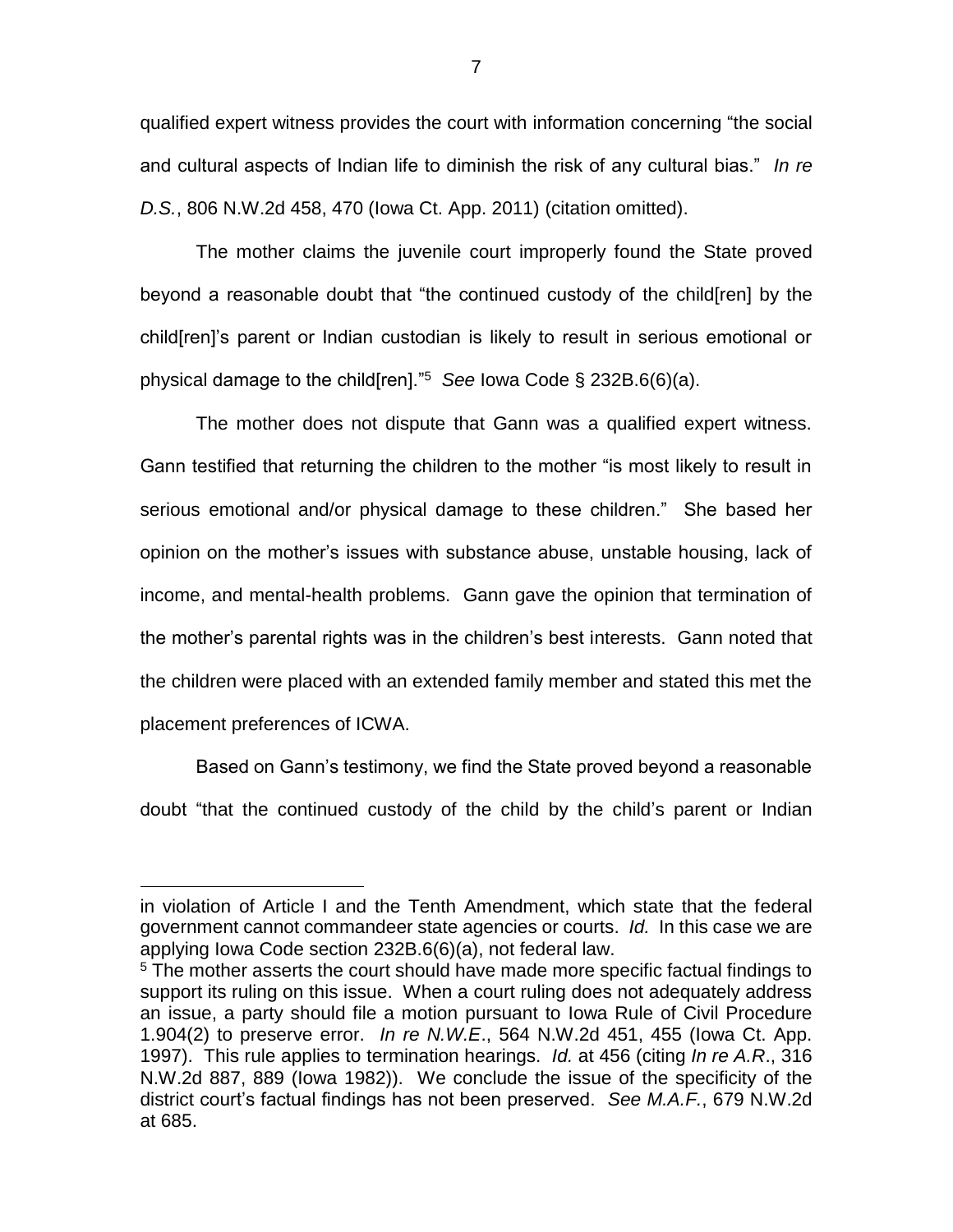custodian is likely to result in serious emotional or physical damage to the child." *See id.* The evidence showed the mother had not successfully addressed her substance-abuse problems. She did not have adequate housing for the children to be placed in her care. Also, the mother had not addressed her mental-health problems. We determine the provisions of section 232B.6(6)(a) were fulfilled.

**B.** The mother also claims the State did not present sufficient evidence to support termination of her parental rights under section 232.116(1)(e), (f), or (h). "We will uphold an order terminating parental rights where there is clear and convincing evidence of the statutory grounds for termination." *In re T.S.*, 868 N.W.2d 425, 434 (Iowa Ct. App. 2015). "When the juvenile court orders termination of parental rights on more than one statutory ground, we need only find grounds to terminate on one of the sections to affirm." *Id.* at 435. We will focus on the termination of the mother's parental rights under section 232.116(1)(f) for F.K. and G.K. and (h) for T.Y. $6$ 

 $\overline{a}$ 

Section 232.116(1)(h) provides for termination of parental rights if the court finds:

 $6$  A parent's rights may be terminated under section 232.116(1)(f) if the court finds: (1) The child is four years of age or older.

<sup>(2)</sup> The child has been adjudicated a [CINA] pursuant to section 232.96.

<sup>(3)</sup> The child has been removed from the physical custody of the child's parents for at least twelve of the last eighteen months, or for the last twelve consecutive months and any trial period at home has been less than thirty days.

<sup>(4)</sup> There is clear and convincing evidence that at the present time the child cannot be returned to the custody of the child's parents as provided in section 232.102.

<sup>(1)</sup> The child is three years of age or younger.

<sup>(2)</sup> The child has been adjudicated [CINA] pursuant to section 232.96.

<sup>(3)</sup> The child has been removed from the physical custody of the child's parents for at least six months of the last twelve months,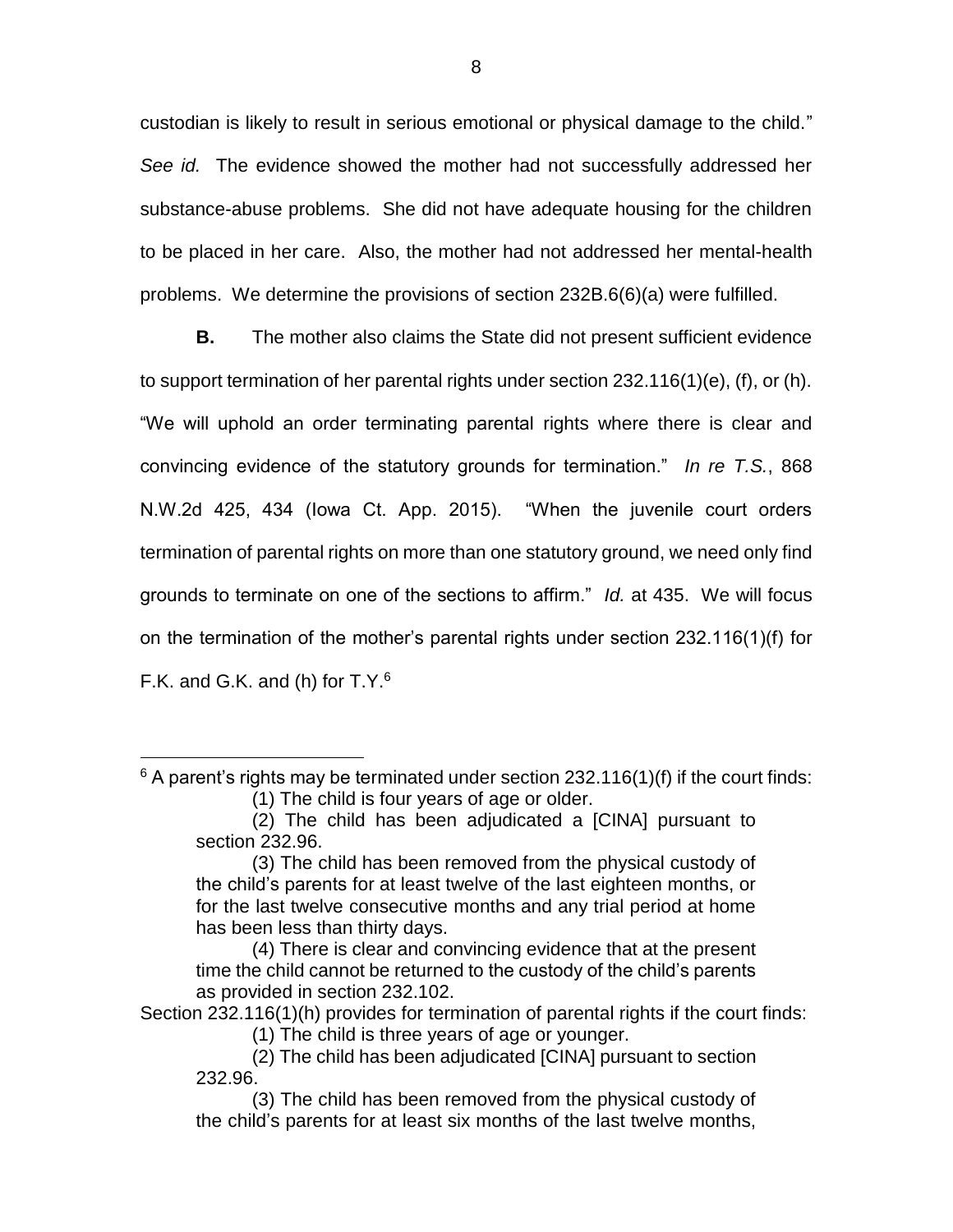The district court found the mother "has transportation problems, housing stability problems, and has tested positive for methamphetamine as recently as March 3, 2021." The court noted the mother's "cooperation throughout this case has been sporadic." We find there is clear and convincing evidence to show the children could not be safely returned to the mother's care. We conclude her parental rights were properly terminated under section 232.116(1)(f) and (h).

### **V. Best Interests**

 $\overline{a}$ 

The mother claims termination of her parental rights is not in the children's best interests. In considering the best interests of children, we give "primary consideration to the child[ren]'s safety, to the best placement for furthering the long-term nurturing and growth of the child[ren], and to the physical, mental, and emotional needs of the child[ren] under section 232.116(2)." *P.L.*, 778 N.W.2d at 41. "It is well-settled law that we cannot deprive a child of permanency after the State has proved a ground for termination under section 232.116(1) by hoping someday a parent will learn to be a parent and be able to provide a stable home for the child." *Id.*

We determine that termination of the mother's parental rights is in the children's best interests. These proceedings started in October 2018. The mother had ample time to address the problems that led to the removal of the children from her care. At the time of the termination hearing, the situation had not

or for the last six consecutive months and any trial period at home has been less than thirty days.

<sup>(4)</sup> There is clear and convincing evidence that the child cannot be returned to the custody of the child's parents as provided in section 232.102 at the present time.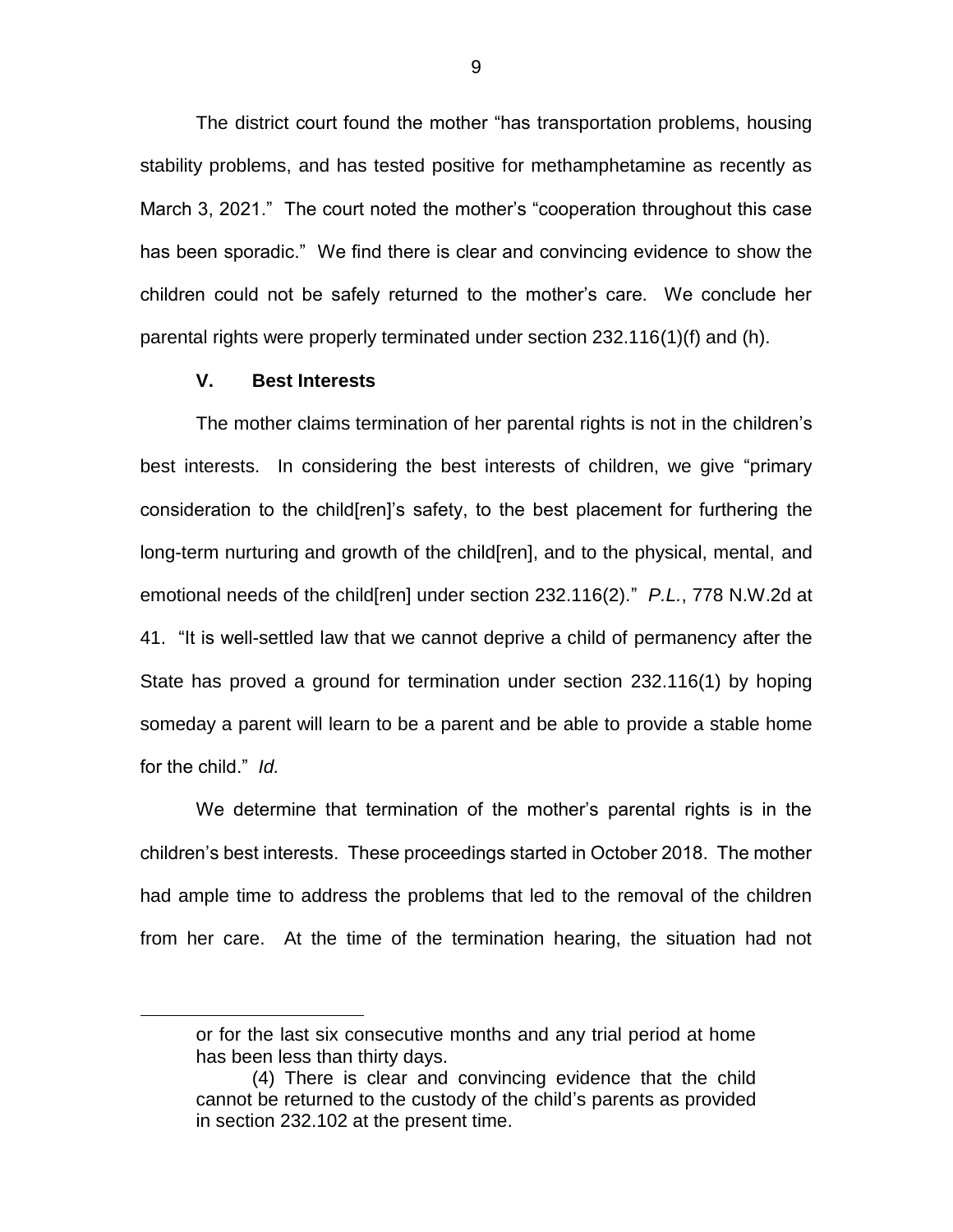improved. The mother was still struggling with the same problems—substance abuse, housing, and mental health. It is not in the children's best interests to further extend the case. *See In re E.K.*, 568 N.W.2d 829, 831 (Iowa Ct. App. 1997) ("Children simply cannot wait for responsible parenting."). They need permanency and stability, which can be achieved through termination of the mother's parental rights.

### **VI. Exceptions**

The mother contends the district court should have decided to not terminate her parental rights because the children are in the custody of a relative and termination would be detrimental to the children based on the closeness of the parent-child relationship. *See* Iowa Code § 232.116(3)(a), (c).

"The factors weighing against termination in section 232.116(3) are permissive, not mandatory." *In re A.R.*, 932 N.W.2d 588, 591 (Iowa Ct. App. 2019) (quoting *In re D.S.*, 806 N.W.2d 458, 474–75 (Iowa Ct. App. 2011)). "The court may exercise its discretion in deciding whether to apply the factors in section 232.116(3) to save the parent-child relationship based on the unique circumstances of each case and the best interests of the children." *Id.* (citing *In re A.M.*, 843 N.W.2d 100, 113 (Iowa 2014)).

We first note that the district court did not discuss the exceptions in section 232.116(3), and we question whether this issue has been preserved for our review. *See M.A.F.*, 679 N.W.2d at 685 (noting issues may not be raised for the first time on appeal). If the issue was preserved, we would find the exceptions in section 232.116(3) should not be applied in this case. The juvenile proceeding has been pending for over two years with little progress by the mother. The children need